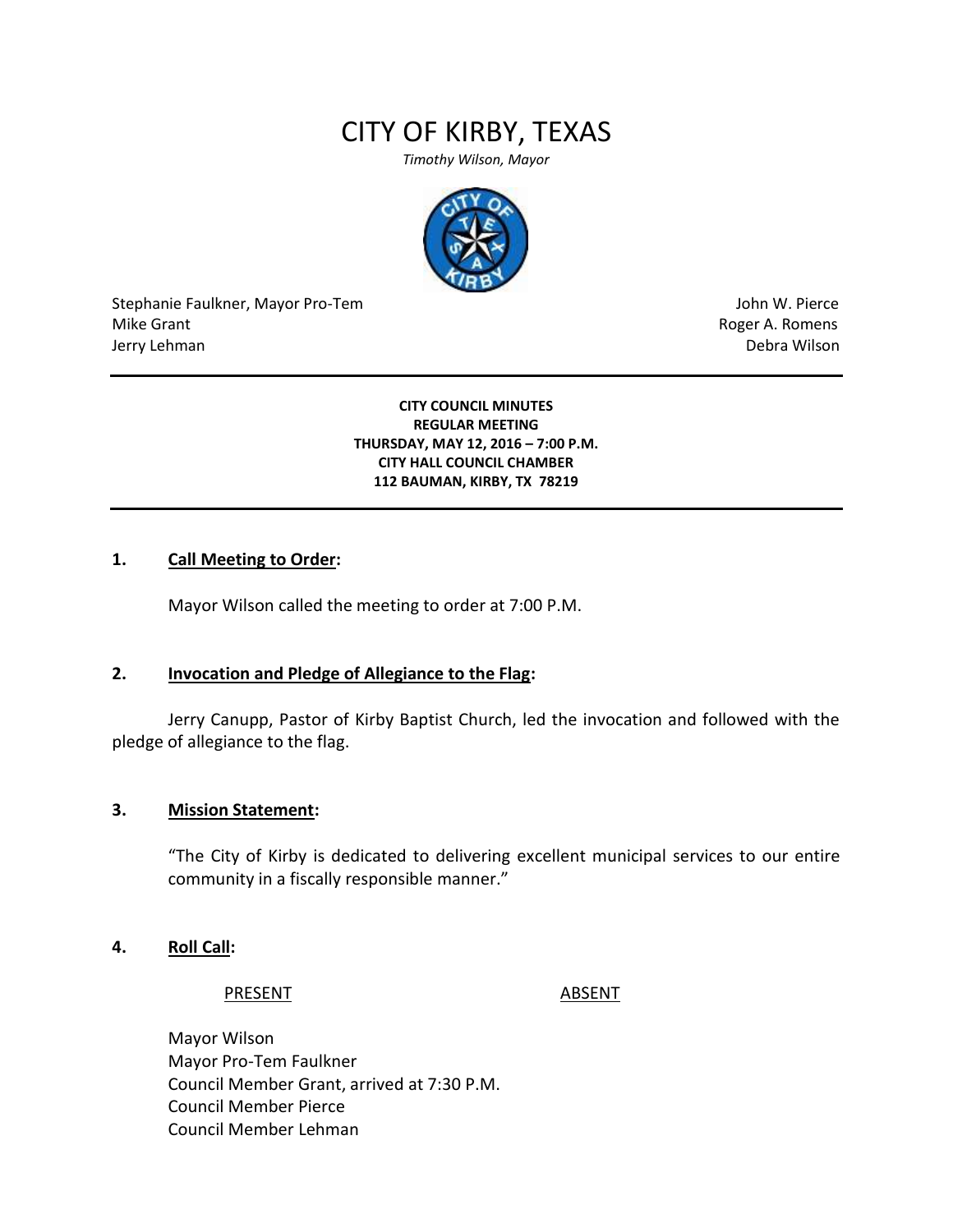Council Member Wilson Council Member Romens

## **5. Citizen Participation:**

1. Sid Sanders, Jr., 5202 Binz Engleman - He informed Council he was representing St. Joan of Arc Church and they have a concern about the Animal Control Facility. They thought there would be more distance between the church and the Animal Control Facility and the stages of construction would be  $3 - 5$  years toward completion. He would like to know why the City changed the plan. Also, they endorsed "In God We Trust" being placed on City vehicles.

2. Willie Mae Clay – She thanked Officer Fitz and Officer Rendon for helping her safely cross the street after exiting the VIA bus with her scooter. She feels very secure and protected in Kirby. She asked Roger Aguillon and a council member to look at her property because there is water flowing onto her property and creating areas for mosquitos to breed.

## **6. Consent Agenda:**

## a. Regular Meeting Minutes – April 28, 2016

Mayor Pro-Tem Faulkner moved to approve the consent agenda as written; seconded by Council Member Lehman.

The motion carried with a 7-0 vote.

 $AYES - 7$   $NO - 0$ 

## **7. Discussion And Possible Action:**

a. Discussion And Consideration Regarding Approval of Canvassing The General Election Returns And Declaring The Results Of The General Election Held May 7, 2016, For The Purpose Of Electing Three (3) Council Members To The City Of Kirby

Ms. Jo Harvey provided the results from the 2016 General Election.

b. Discussion And Consideration Of Resolution No. R-2016-672 Canvassing The Returns And Declaring The Results Of The General Election Held May 7, 2016

Council Member Grant moved to accept Resolution No. R-2016-672 canvassing the returns and declaring the results of the General Election held May 7, 2016; seconded by Mayor Pro-Tem Faulkner.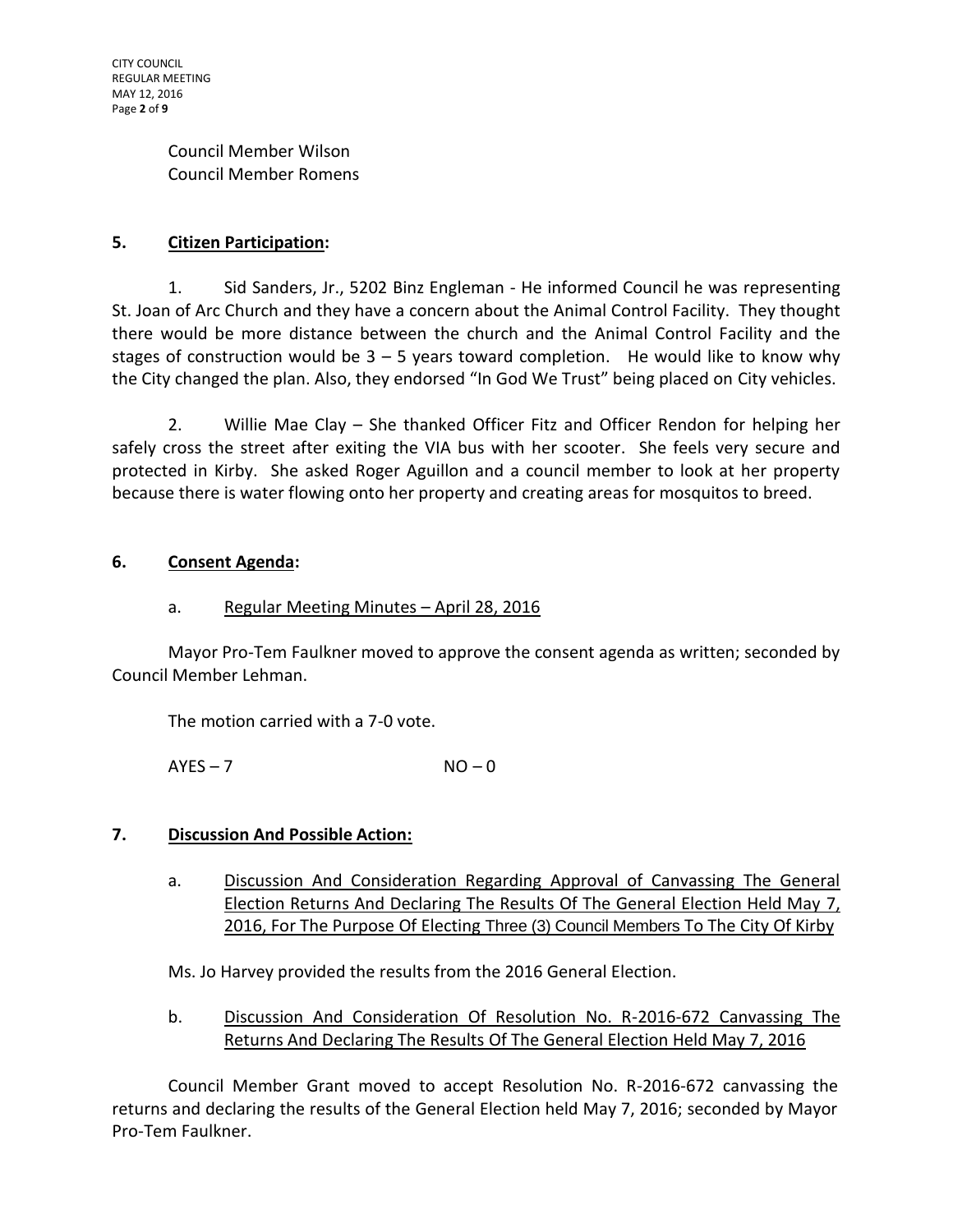The motion carried with a 7-0 vote.

## $AYES - 7$   $NO - 0$

## c. Presentation Of Certificates Of Election To Newly Elected Officials

John W. Pierce, Jerry Lehman and Debra Wilson were presented their Certificates of Election to newly elected officials.

#### d. Administration of Oath Of Office To Newly Elected Officials

John W. Pierce, Jerry Lehman and Debra Wilson were administered the Oath of Office for newly elected officials.

## e. Discussion And Possible Action To Appoint A Mayor Pro-Tem For The Term May 2016 - May 2017

Council Member Lehman moved to appoint Stephanie Faulkner as Mayor Pro-Tem for the term May 2016 – May 2017; seconded by Council Member Grant.

The motion carried with a 7-0 vote.

## $AYES - 7$   $NO - 0$

f. Discussion And Possible Action To Consider The Statement, "In God We Trust" Being Placed On City Vehicles

Mayor Wilson read a Resolution into the minutes to adopt "In God We Trust" to be placed on City vehicles.

"A RESOLUTION OF THE CITY COUNCIL OF THE CITY OF KIRBY, TEXAS, AUTHORIZING THE USE OF THE MOTTO "IN GOD WE TRUST" ON CITY VEHICLES; PROVIDING AN EFFECTIVE DATE.

WHEREAS, in 1956, President Dwight Eisenhower signed Public Law 84-140, which was passed by the 84<sup>th</sup> Congress, directed the Treasury to use "In God We Trust" on money. Congress also said in a joint resolution, Public Law 84-851, that "the national motto of the United States is hereby declared to be 'In God We Trust';" and

WHEREAS, in November 2015, Texas Attorney General Ken Paxton issued a legal opinion that police cars showing the motto in this state aren't violating the First Amendment's Establishment clause; and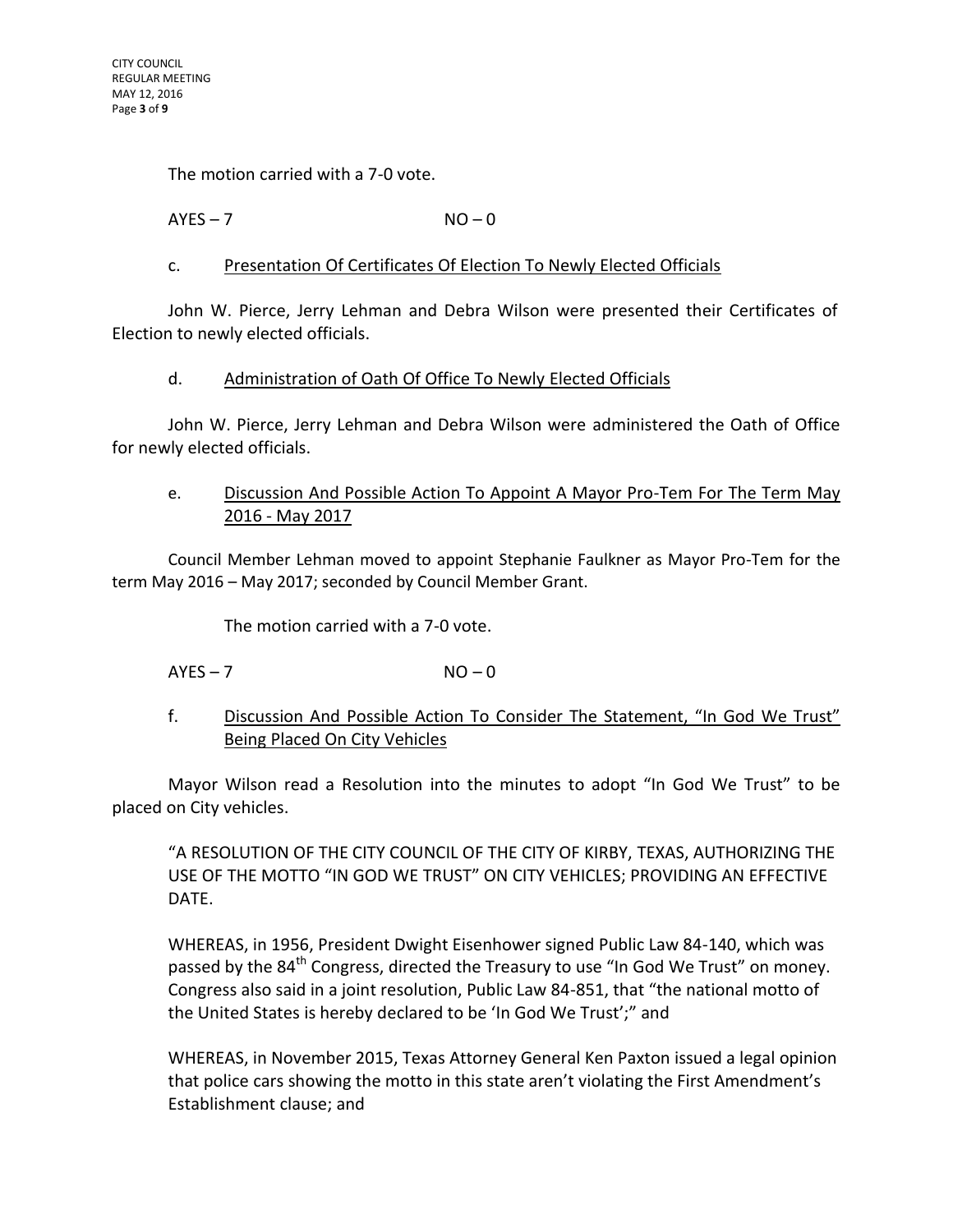WHEREAS, the City desires to display a patriotic motto that will honor the patriotism of our citizens;

NOW, THEREFORE, BE IT RESOLVED BY THE CITY COUNCIL OF THE CITY OF KIRBY, TEXAS:

Section 1. That the City of Kirby, Texas, hereby authorizes the use of the motto "In God We Trust" on all city vehicles.

Section 2. That this Resolution shall become effective immediately upon passage and approval, and it is so resolved.

PASSED AND APPROVED BY THE CITY COUNCIL OF THE CITY OF KIRBY, TEXAS, this 12<sup>th</sup> day of May, 2016."

Council Member Grant moved to adopt the Resolution allowing placing "In God We Trust on City vehicles; seconded by Council Member Pierce.

The motion carried with a 7-0 vote.

 $AYES - 7$   $NO - 0$ 

g. Discussion And Possible Action Of Entering Into An Agreement With Slow-Pitch Amateur Softball League, For The Use Of Land Owned By The City Of Kirby To Conduct Slow-Pitch Amateur Softball League Athletic Functions

City Manager Vernon said Rob Stevens' proposal for the Slow-Pitch Amateur Softball League is to use the field during the summer starting in June.

Rob Stevens said the League would use the field on Sunday afternoon and Wednesday.

The discussions included the use of food trucks or bar-b-que. They would not be using the GNELL concession stand. Mr. Stevens understands that if he does not maintain the field there would be a \$150 fee assessed if the City mows the field and that the League would have to provide their own bases. The contract will be changed to reflect a two year contract with usage on Sunday and Wednesday.

Mayor Pro-Tem Faulkner moved to enter into an agreement with Slow-Pitch Amateur Softball League, for the use of land owned by the City of Kirby to conduct Slow-Pitch Amateur Softball League Athletic functions, and change the contract to reflect a two year contract with usage on Sunday and Wednesday; seconded by Council Member Grant.

The motion carried with a 7-0 vote.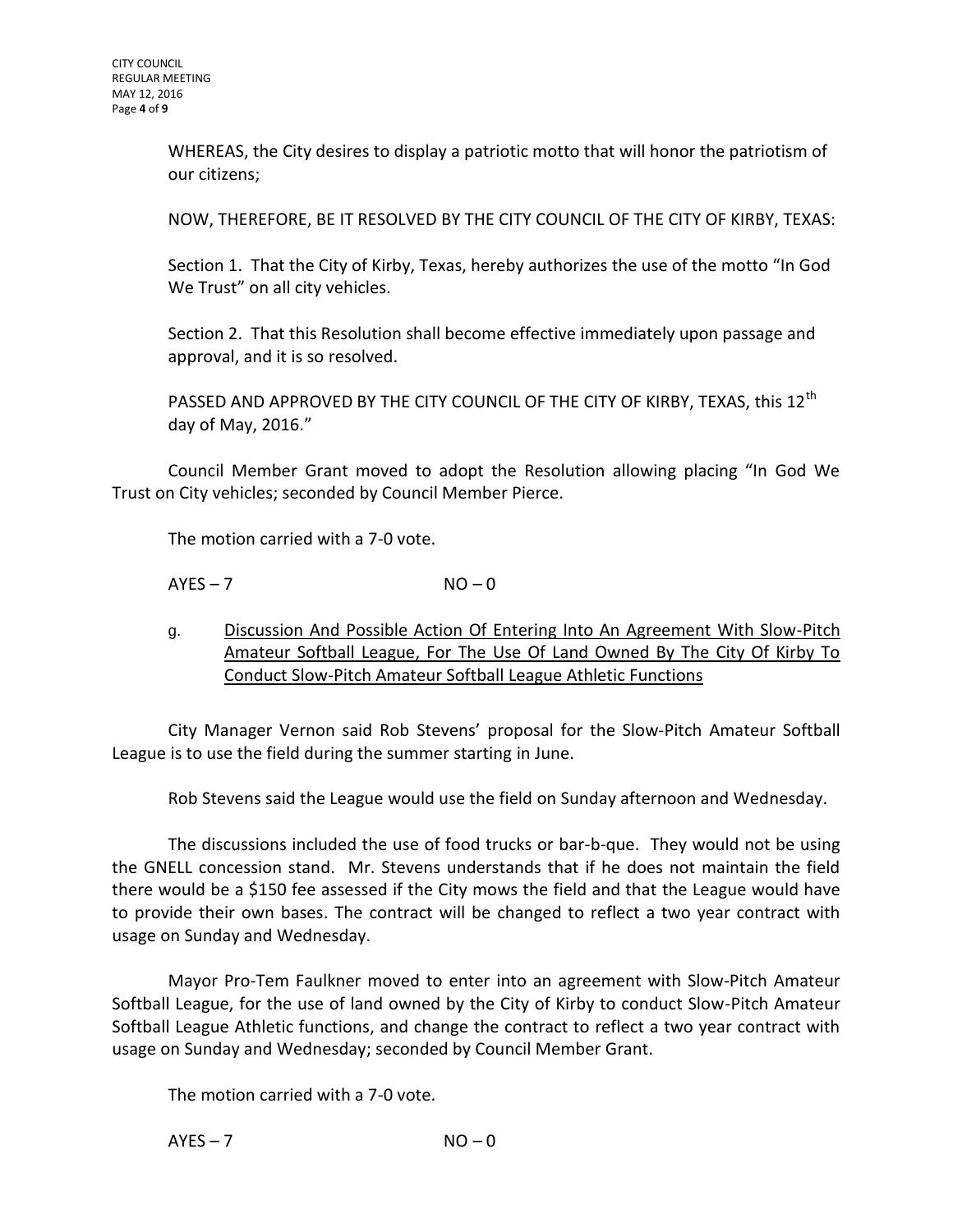CITY COUNCIL REGULAR MEETING MAY 12, 2016 Page **5** of **9**

> h. Discussion And Possible Action To Consider Ordinance No. O-2016-787 Repealing Ordinance No. 90-465 And Establishing A Program For Response And Recovery Phases Of Comprehensive Emergency Management; Acknowledging The Office Of Emergency Management Director; Authorizing The Appointment Of An Emergency Management Coordinator; And Providing For The Duties And Responsibilities Of Those Offices; Identifying An Operational Organization; Granting Necessary Powers To Cope With All Phases Of Emergency Management Which Threaten Life And Property In The City Of Kirby, Texas; Authorizing Cooperative And Mutual Aid Agreements For Relief Work Between This And Other Cities Or Counties And For Related Purposes; And Providing For Penalties For Any Violation Of This Ordinance. This Is The First Reading

Mr. William Hilburn, Kirby Fire Department – Emergency Management Coordinator, informed Council the Emergency Management plan was not changing, only assigning him as Emergency Management Coordinator to join with Bexar County and the jurisdictional Emergency Management System. Scott Lambert from Bexar County was available to provide more insight. Mayor Wilson will remain the Emergency Management Director for the City.

Mayor Pro-Tem Faulkner moved to accept Ordinance No. O-2016-787 repealing Ordinance No. 90-465 and establishing a program for response and recovery phases of comprehensive emergency management; acknowledging the Office of Emergency Management Director; authorizing the appointment of an Emergency Management Coordinator; and providing for the duties and responsibilities of those offices; identifying an operational organization; granting necessary powers to cope with all phases of emergency management which threaten life and property in the city of Kirby, Texas; authorizing cooperative and mutual aid agreements for relief work between this and other cities or counties and for related purposes; and providing for penalties for any violation of this ordinance; seconded by Council Member Grant.

The motion carried with a 7-0 vote.

 $AYES - 7$   $NO - 0$ 

i. Discussion And Possible Action To Consider Resolution No. R-2016-673 Authorizing The Mayor Of the City Of Kirby To Sign An Agreement Between Bexar County and City Of Kirby Establishing An Emergency Management Program

Council member Grant moved to accept Resolution No. R-2016-673 authorizing the Mayor of the City of Kirby to sign an agreement between Bexar County and City of Kirby establishing an Emergency Management Program; seconded by Council Member Pierce.

The motion carried with a 7-0 vote.

 $AYES - 7$   $NO - 0$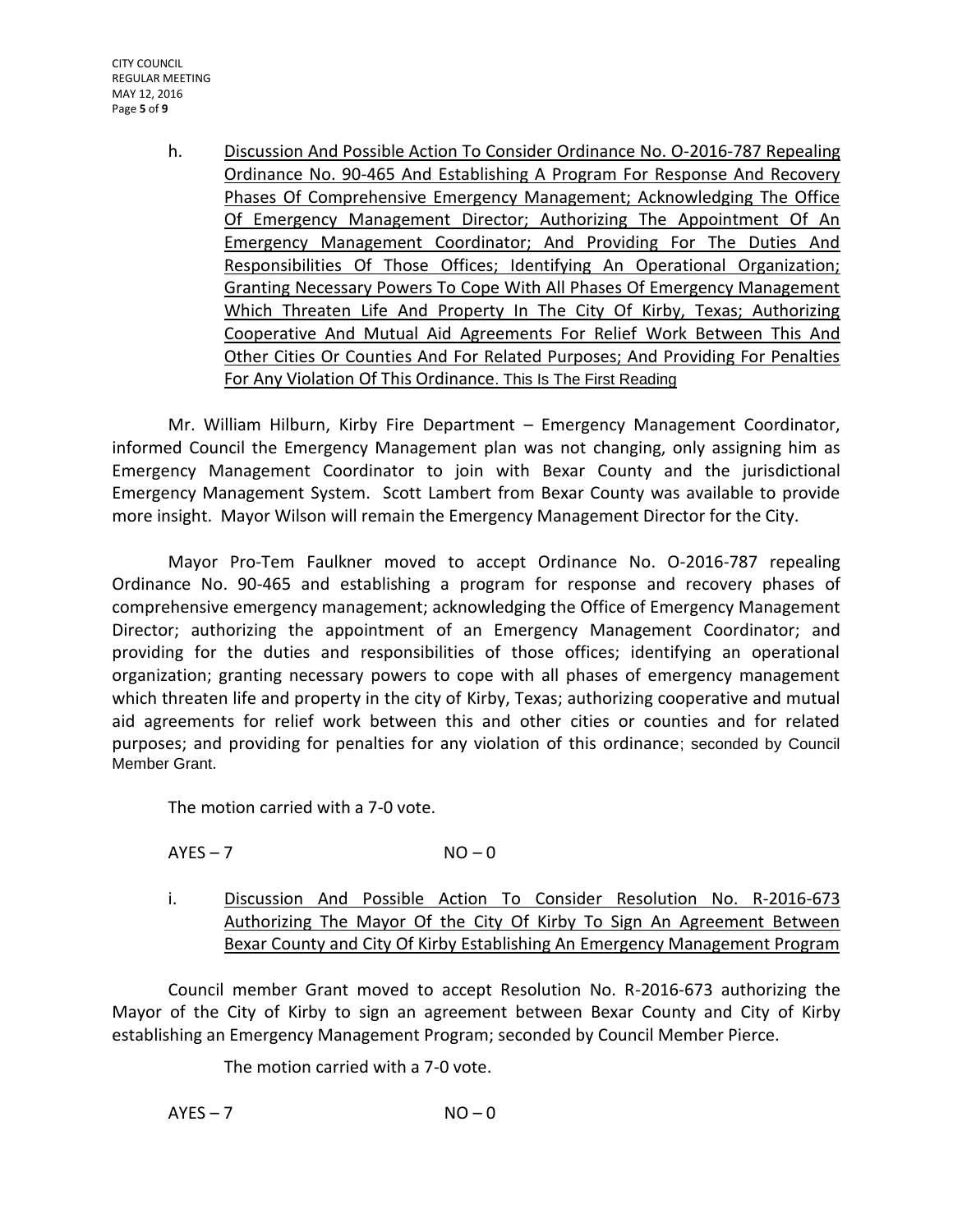## j. Discussion And Possible Action Regarding Upcoming Water Projects To Include Painting Of Water Towers And Water Lines Replacement

Mayor Wilson disposed of this item because same as k and l because they represent j.

k. Discussion And Possible Action To Consider Proposals From Ford Engineering For Replacement Of Water Lines On Cinderella, Coral Mist And Hickory Hill

Roger Aguillon, Public Works Director, provided the cost for the water line replacement on Cinderella \$226,718.18, Coral Mist \$235,984.28 and Hickory Hill \$191,700.84.

City Manager Vernon informed Council the engineering fees are \$81,090.00.

Mark Hill, City Engineer, informed Council they hoped to have a bid packet ready the first week of June, in order to meet the Council's deadline.

Council Member Lehman asked for confirmation that the water lines would be placed in the streets. Roger Aguillon, Public Works Director said the water lines would be placed in the streets, but there would be digging in the yards only where the water meters are located to attach the existing meter to the main in the street.

Council Member Grant moved to accept the proposals from Ford Engineering for replacement of water lines on Cinderella, Coral Mist and Hickory Hill; seconded by Mayor Pro-Tem Faulkner.

The motion carried with a 7-0 vote.

 $AYES - 7$   $NO - 0$ 

l. Discussion And Possible Action To Consider Proposals From Ford Engineering For The Painting Of Water Towers

City Manager Vernon informed Council the engineering fees are \$50,790.

Council Member Romens inquired about the fee for surveying an existing property. Mr. Hill explained the survey was to conduct a field locate for the site plan. Mr. Aguillon stated that TCEQ informed them the City did not have a recorded metes and bounds for the site.

Mayor Wilson asked that the painting of the towers match the tower on Peppermint.

Mayor Pro-Tem Faulkner moved to accept the proposals from Ford Engineering for the painting of the water towers; seconded by Council Member Grant.

The motion carried with a 7-0 vote.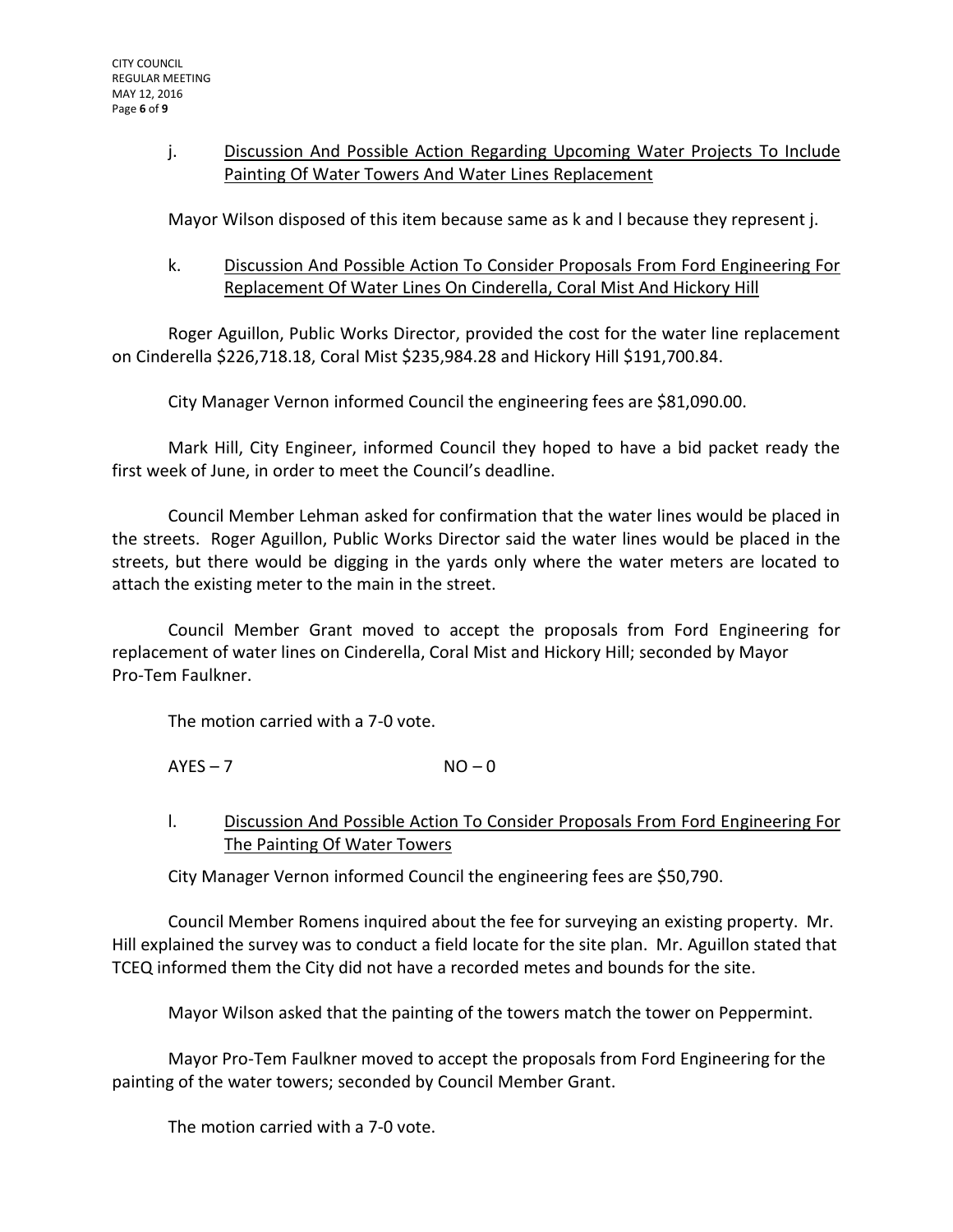CITY COUNCIL REGULAR MEETING MAY 12, 2016 Page **7** of **9**

 $AYES - 7$   $NO - 0$ 

## **8. Council Updates:**

- a. Planning & Zoning
- b. Buildings & Standards
- c. Crime Control
- d. Beautification & Recycling
- e. Parks & Recreation
- f. Economic Development
- g. Ordinance Review

a. Planning & Zoning – Council Member Romens stated there will be three public hearings to be heard at the next Council meeting. He asked that staff provide individuals with direction in order to facilitate businesses wanting to open in the City.

b. Building & Standards – Council Member Lehman stated there was discussion about 107 Macrae at their previous meeting and other properties that have been vacant for three years.

c. Crime Control – Council Member Pierce stated there was nothing to report at this time.

d. Beautification & Recycling – Council Member Wilson stated there was nothing to report at this time.

e. Parks & Recreation – Kelly Wilson reported on the activities for the  $4^{\text{th}}$  of July event.

f. Economic Development – Mayor Wilson stated the Façade Grant Workshop was scheduled and nobody attended.

g. Ordinance Review – Mayor Pro-Tem Faulkner stated their next meeting will be on May 17 at 6:30 P.M.

## **9. Requests and Announcements**

a. Requests By Mayor And Council Members For Items To Be Placed On Future City Council Agendas And Announcements On City Events/Community Interests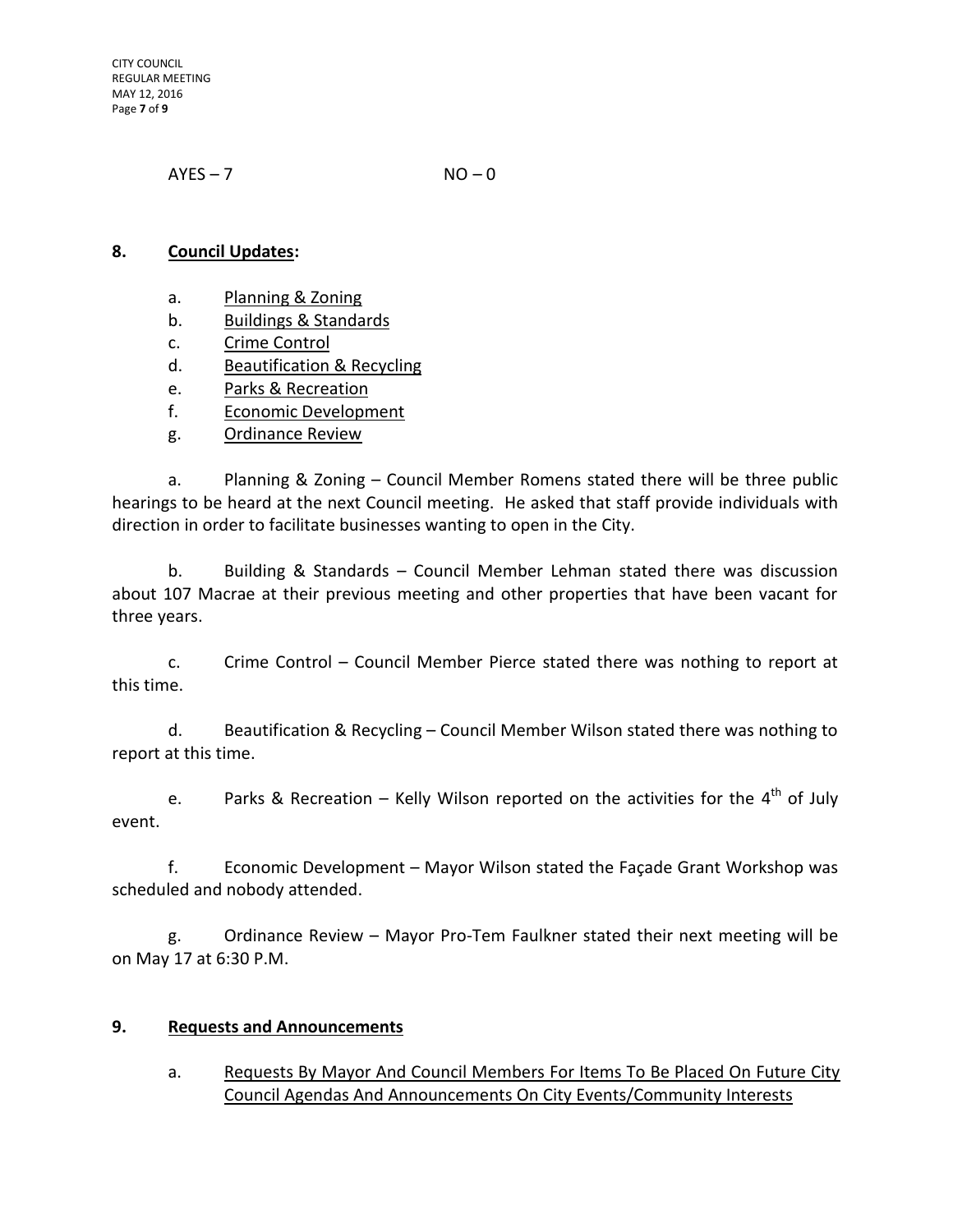CITY COUNCIL REGULAR MEETING MAY 12, 2016 Page **8** of **9**

Council Member Romens – Congratulated Sue for the award she received as Volunteer of the Year for Bexar County. May 20 Kirby Middle School will host a block party and alumni night and May 21 is Armed Forces Day. He asked that we take the time to recognize those that are serving. He requested an update on Emergency Management Plan. It's important that we know specifically what we are accountable for as a City. Preparedness comes before the emergency happens. Mayor Wilson stated William Hilburn has the books and to contact him to review the books.

Council Member Wilson – She addressed Ms. Sue in the audience and congratulated her, requested an update on the swimming pool. She said while block walking she was asked about her residency. She wanted to assure voters that she has been a resident of Kirby for over 40 years and was proud to represent the City of Kirby. She asked City Manager Vernon about placing Facebook on the City's website. City Manager Vernon – we are working on the internal part and was waiting for the tag line to be awarded so it can be posted. She reminded staff that next week is Police Week.

Council Member Pierce – He thanked everyone for voting, requested a copy of the ordinance book. He echoed Council member Wilson stating that next week is Police Week and appreciated Council for passing the resolution allowing "In God We Trust" being placed on City vehicles.

Council Member Grant – He stated that only in Kirby would you be able to offer the help that was extended to Ms. Willie Mae.

Council Member Lehman – Thanked everyone for voting. He's starting his  $34<sup>th</sup>$  year today and hoped to continue serving the City. He congratulated Sue on her well-deserved award.

Mayor Pro-Tem Faulkner – She stated there will be tennis in the park for the next three Saturdays, 10 AM – 11 AM. There will be three day summer camps conducted in June and July. The details will be provided as soon as they are confirmed. Thanked Chief Riedel and Chief Bois for a successful HOBO Fest, thanked William Hilburn for running the Parade and thanked January Dugan for taking possession of dogs for a family in an emergency situation.

Mayor Wilson – He requested recommendations and pricing for what to do with tennis court. He congratulated Council Members Pierce, Wilson and Lehman on being re-elected. In regards to the Animal Control Facility, he said it's the coordination between the City and Bexar County to service and better care for the animals and better use of the funds in the City and Bexar County. He has expressed his interest in moving forwards with Phases 2 and 3 and we will make sure that everyone is aware of what is taking place. He stated January almost made \$1,000 on the Big Give and she wants a storage building to store her equipment. He stated that he thought Council could show her appreciation by providing her with the building she needs to run the shelter. He asked her to provide the numbers needed for a budget amendment. Thanked Officer Laymon for providing the security needed for the 64<sup>th</sup> KVFD/HOBO Fest. He